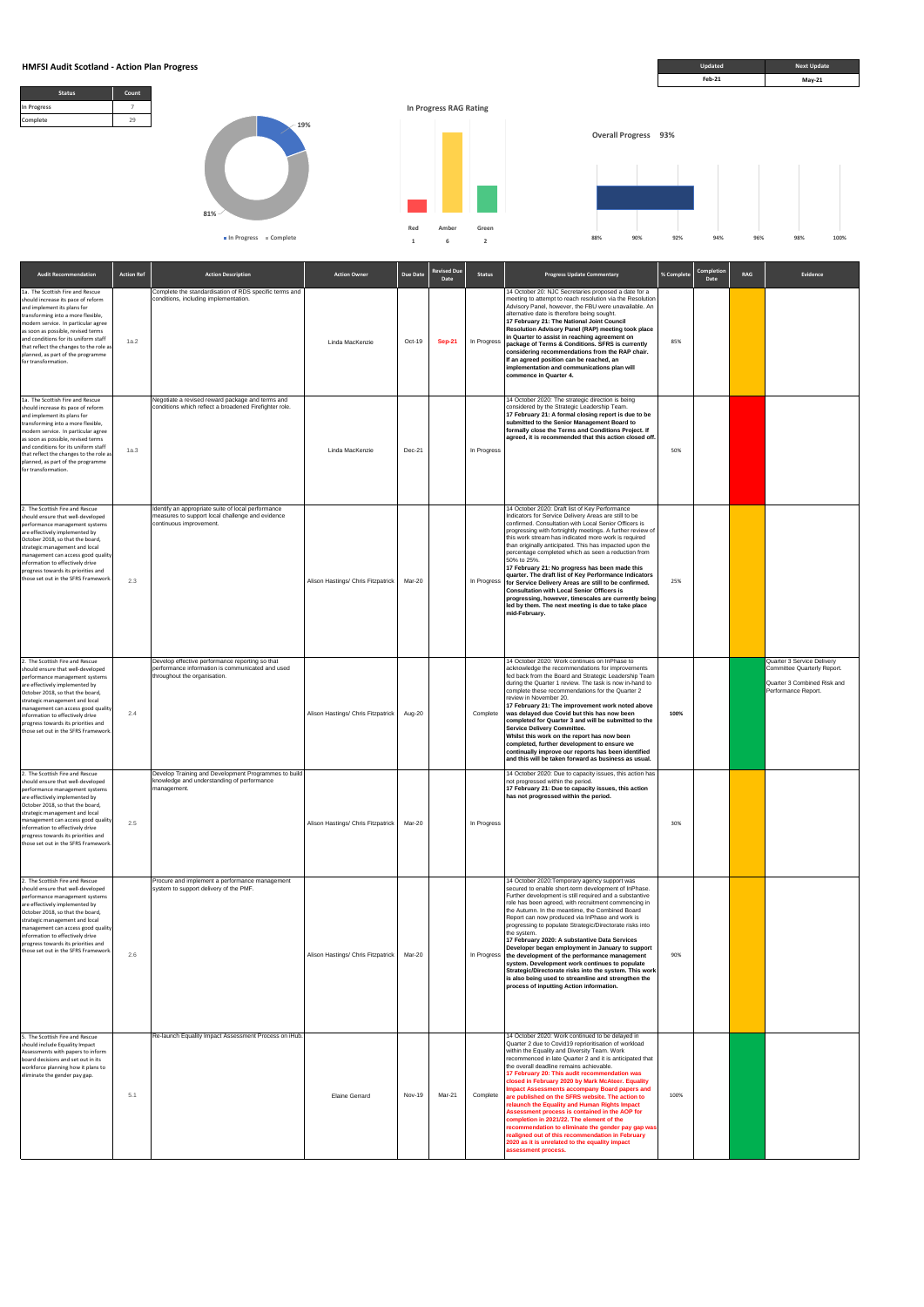| 5. The Scottish Fire and Rescue<br>should include Equality Impact<br>Assessments with papers to inform<br>board decisions and set out in its<br>workforce planning how it plans to<br>eliminate the gender pay gap.<br>5. The Scottish Fire and Rescue<br>should include Equality Impact<br>Assessments with papers to inform<br>board decisions and set out in its       | 5.3c             | Develop and implement fair and equitable Pay and<br><b>Reward strategies.</b><br>Proposed change:<br>Develop and establish fair and equitable Pay and<br><b>Reward Frameworks</b><br>Improve Equality Data Gathering and monitoring<br>processes. | Linda MacKenzie               | Mar-20        | Mar-21        |             | 14 October 2020: The Cycle To Work spend was<br>increased as planned from August 2020. Work is now<br>being undertaken to develop a one off Covid-19<br>Recognition Process for 2020/21. Work will begin in<br>Quarter 4 in relation to statutory Gender Pay Gap<br>reporting.<br>17 February 21: Work continues to standardise<br>In Progress Terms & Conditions for final employee groups, with<br>collective bargaining at final stages for both.<br>Following Strategic Leadership Team approval, the<br>Covid-19 Recognition scheme was launched during<br>Quarter 3 and a recognition panel is now established<br>to meet and award outcomes within Quarter 4. The<br>full recognition scheme will be launched and<br>promoted in 2021/22.<br>14 October 2020: Communications to take place in<br>Quarter 2/3 to encourage employees to share their<br>sensitive data to improve data gathering. This will assist<br>in informing decision making, for example with regards          | 80%  |          |              |                                                                                                                                                                                                           |
|---------------------------------------------------------------------------------------------------------------------------------------------------------------------------------------------------------------------------------------------------------------------------------------------------------------------------------------------------------------------------|------------------|---------------------------------------------------------------------------------------------------------------------------------------------------------------------------------------------------------------------------------------------------|-------------------------------|---------------|---------------|-------------|--------------------------------------------------------------------------------------------------------------------------------------------------------------------------------------------------------------------------------------------------------------------------------------------------------------------------------------------------------------------------------------------------------------------------------------------------------------------------------------------------------------------------------------------------------------------------------------------------------------------------------------------------------------------------------------------------------------------------------------------------------------------------------------------------------------------------------------------------------------------------------------------------------------------------------------------------------------------------------------------|------|----------|--------------|-----------------------------------------------------------------------------------------------------------------------------------------------------------------------------------------------------------|
| workforce planning how it plans to<br>eliminate the gender pay gap.                                                                                                                                                                                                                                                                                                       | 5.3e             |                                                                                                                                                                                                                                                   | Siobhan Swanney/Rachael Scott | Mar-20        | <b>Mar-21</b> | In Progress | where to direct positive action activity to seek to diversify<br>the workforce. SFRS' Balancing the Workforce Profile<br>Action plan sets outs a range of actions which are being<br>progressed, including those which seek to reduce the<br>gender pay gap. This includes positive action initiatives,<br>reviewing our recruitment and selection processes to<br>ensure these are free from bias, reviewing and<br>developing supportive and inclusive employment policies<br>and ensuring effective data capture. Our leadership<br>development frameworks and our commitment in terms<br>of the Scottish Living Wage will also assist in addressing<br>the gender pay gap.<br>17 February 21: Communication to encourage<br>employees was issued in Quarter 3 and will be a<br>rolling programme of communications. This is<br>incorporated into the Positive Action Strategy and the<br>Balancing the Workforce Profile Action plan to<br>ensure continuous improvement in this area. | 80%  |          |              |                                                                                                                                                                                                           |
| 1. The Scottish Fire and Rescue<br>should increase its pace of reform<br>and implement its plans for<br>transforming into a more flexible,<br>modern service.                                                                                                                                                                                                             | 1.1              | Publish documentation, High Level Plan that provides a<br>blueprint to support the delivery of the organisation's<br>vision.                                                                                                                      | lan McMeekin                  | <b>Mar-19</b> |               | Complete    |                                                                                                                                                                                                                                                                                                                                                                                                                                                                                                                                                                                                                                                                                                                                                                                                                                                                                                                                                                                            | 100% | Jan-20   | $\checkmark$ | The High Level Plan was approved by<br>the Board on 31 January 2020.                                                                                                                                      |
| 1. The Scottish Fire and Rescue<br>should increase its pace of reform<br>and implement its plans for<br>transforming into a more flexible,<br>modern service.                                                                                                                                                                                                             | 1.2              | Undertake an organisational P3M3 Assessment, and<br>supporting actions, to understand and enhance the<br>Service's programme and project maturity levels.                                                                                         | Darren Riddell                | Aug-19        |               | Complete    |                                                                                                                                                                                                                                                                                                                                                                                                                                                                                                                                                                                                                                                                                                                                                                                                                                                                                                                                                                                            | 100% | $Jan-20$ | $\checkmark$ | P3M3 assessments will be replaced by<br>a Scottish Government Gateway<br>Review which will assess project<br>maturity levels.                                                                             |
| 1. The Scottish Fire and Rescue<br>should increase its pace of reform<br>and implement its plans for<br>transforming into a more flexible,<br>modern service.                                                                                                                                                                                                             | 1.3              | Embed Portfolio, Programme and Project management<br>skills within the organisation's Leadership Pathway.                                                                                                                                         | Gillian Buchanan              | <b>Mar-19</b> |               | Complete    |                                                                                                                                                                                                                                                                                                                                                                                                                                                                                                                                                                                                                                                                                                                                                                                                                                                                                                                                                                                            | 100% |          | $\checkmark$ | Portfolio, Programme and Project<br>management skills have been<br>embedded into Supervisory, Middle<br>and Strategic development Pathways.<br>In-house Project Management course<br>also in development. |
| 1. The Scottish Fire and Rescue<br>should increase its pace of reform<br>and implement its plans for<br>transforming into a more flexible,<br>modern service.                                                                                                                                                                                                             | 1.4              | Revise the Programme Office Board governance<br>arrangements to support the management of both<br>Service Transformation and business as usual activities.                                                                                        | Darren Riddell                | Dec-19        |               | Complete    |                                                                                                                                                                                                                                                                                                                                                                                                                                                                                                                                                                                                                                                                                                                                                                                                                                                                                                                                                                                            | 100% |          | ✓            | Restructure of Programme Office<br>Board was undertaken. This was<br>supported by a review of Programme<br>Office Board and TMPC activities.                                                              |
| 1. The Scottish Fire and Rescue<br>should increase its pace of reform<br>and implement its plans for<br>transforming into a more flexible,<br>modern service.                                                                                                                                                                                                             | 1.5              | Develop a Programme Office Communications Strategy<br>to communicate key updates and information to<br>Executive Leads and Project Managers.                                                                                                      | Darren Riddell                | $Jul-19$      |               | Complete    |                                                                                                                                                                                                                                                                                                                                                                                                                                                                                                                                                                                                                                                                                                                                                                                                                                                                                                                                                                                            | 100% |          |              | New dashboard in place to provide<br>Project/Programme overview.<br>Engagement process to hold meetings<br>between Programme Office and<br>Project management teams in place.                             |
| 1a. The Scottish Fire and Rescue<br>should increase its pace of reform<br>and implement its plans for<br>transforming into a more flexible,<br>modern service. In particular e agree<br>as soon as possible, revised terms<br>and conditions for its uniform staff<br>that reflect the changes to the role as<br>planned, as part of the programme<br>for transformation. | 1a.1             | Implement revised standardised terms and conditions for<br>uniformed staff.                                                                                                                                                                       | <b>Rachael Scott</b>          | Mar-20        |               | Complete    |                                                                                                                                                                                                                                                                                                                                                                                                                                                                                                                                                                                                                                                                                                                                                                                                                                                                                                                                                                                            | 100% |          | ✓            | Collective agreement reached.<br>Revised terms implemented on a<br>phased basis from June 2018,<br>October 2018 and January 2019 along<br>with supporting policies and<br>processes.                      |
| 1b. The Scottish Fire and Rescue<br>should increase its pace of reform<br>and implement its plans for<br>transforming into a more flexible,<br>modern service. In particular ensure<br>through comprehensive and up-to-<br>date workforce planning that it has<br>the right skills and capacity in place<br>to deliver its programme of<br>transformation effectively.    | 1 <sub>b.1</sub> | Provide the appropriate number of Trainee Fire Fighters<br>to meet the needs of the SDA retirals as identified in the<br>workforce planning.                                                                                                      | Jason Sharp                   | Apr-19        |               | Complete    |                                                                                                                                                                                                                                                                                                                                                                                                                                                                                                                                                                                                                                                                                                                                                                                                                                                                                                                                                                                            | 100% |          | $\checkmark$ | A Workforce and Strategic Resourcing<br>Plan has been published detailing<br>processes to ensure the Target<br>Operating Model is resourced.                                                              |
| 1b. The Scottish Fire and Rescue<br>should increase its pace of reform<br>and implement its plans for<br>transforming into a more flexible,<br>modern service. In particular ensure<br>through comprehensive and up-to-<br>date workforce planning that it has<br>the right skills and capacity in place<br>to deliver its programme of<br>transformation effectively.    | 1 <sub>b.2</sub> | Provide the appropriate national campaigns at CM - AM<br>to meet the needs of the SDA retirals as identified in the<br>workforce planning.                                                                                                        | Jason Sharp                   | Apr-19        |               | Complete    |                                                                                                                                                                                                                                                                                                                                                                                                                                                                                                                                                                                                                                                                                                                                                                                                                                                                                                                                                                                            | 100% |          | ✓            | A Workforce and Strategic Resourcing<br>Plan has been published that details<br>how campaigns will be scheduled.                                                                                          |
| 1c. The Scottish Fire and Rescue<br>should increase its pace of reform<br>and implement its plans for<br>transforming into a more flexible,<br>modern service. In particular agree a<br>long-term strategy for asset<br>management and a medium term<br>asset management plan by<br>December 2018 that reflects the<br>aims of transformation.                            | 1c.1             | Develop and gain approval for a corporate asset<br>management strategy.                                                                                                                                                                           | Sarah O'Donnell               | $Jun-19$      |               | Complete    |                                                                                                                                                                                                                                                                                                                                                                                                                                                                                                                                                                                                                                                                                                                                                                                                                                                                                                                                                                                            | 100% | Jun-19   | ✓            | The Asset Management Strategy was<br>approved by the Board on 27 June<br>2019.                                                                                                                            |
| 1c. The Scottish Fire and Rescue<br>should increase its pace of reform<br>and implement its plans for<br>transforming into a more flexible,<br>modern service. In particular agree a<br>long-term strategy for asset<br>management and a medium term<br>asset management plan by<br>December 2018 that reflects the<br>aims of transformation.                            | 1c.2             | Deliver planned capital investment in line with the<br>approved programme.                                                                                                                                                                        | Sarah O'Donnell               | Mar-19        |               | Complete    |                                                                                                                                                                                                                                                                                                                                                                                                                                                                                                                                                                                                                                                                                                                                                                                                                                                                                                                                                                                            | 100% |          | $\checkmark$ | Planned capital investments for<br>2018/19 delivered in line with<br>amended and approved programme<br>of works.                                                                                          |
| 2. The Scottish Fire and Rescue<br>should ensure that well-developed<br>performance management systems<br>are effectively implemented by<br>October 2018, so that the board,<br>strategic management and local<br>management can access good quality<br>information to effectively drive<br>progress towards its priorities and<br>those set out in the SFRS Framework.   | 2.1              | Communicate the expectations of the PMF.                                                                                                                                                                                                          | <b>Alison Hastings</b>        | $Mar-19$      |               | Complete    |                                                                                                                                                                                                                                                                                                                                                                                                                                                                                                                                                                                                                                                                                                                                                                                                                                                                                                                                                                                            | 100% |          | ✓            | The PMF has been published on the<br>website and staff intranet.                                                                                                                                          |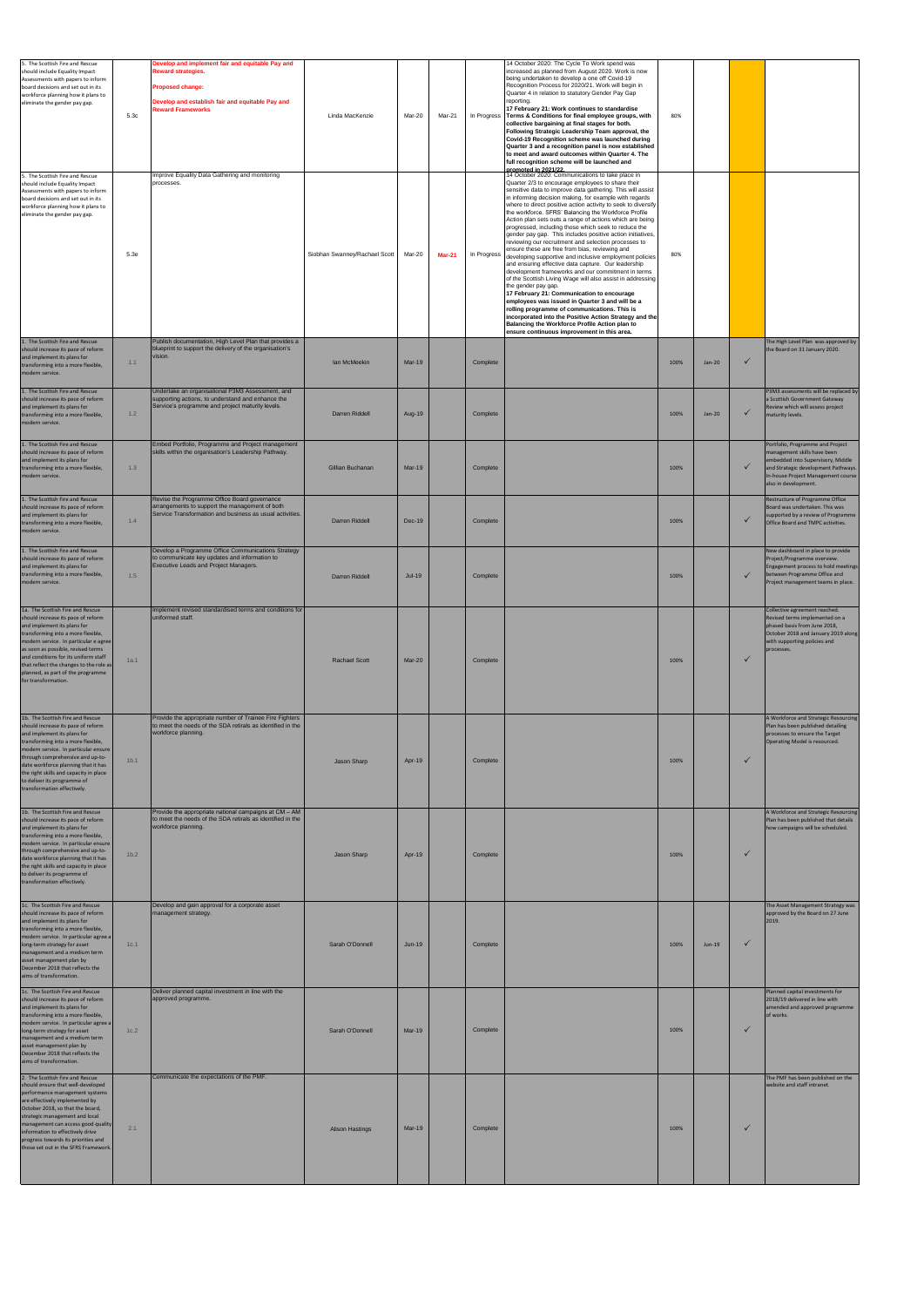| 2. The Scottish Fire and Rescue<br>hould ensure that well-developed<br>performance management systems<br>are effectively implemented by<br>October 2018, so that the board,<br>strategic management and local<br>management can access good quality<br>information to effectively drive<br>progress towards its priorities and<br>those set out in the SFRS Framework.  | 2.2  | Identify an appropriate suite of performance measures to<br>support challenge and evidence led decision making at<br>multiple levels.                  | Alison Hastings/ Stuart Ross | Mar-19        | Complete | 100% |        | $\checkmark$ | Revised suite of performance<br>measures have been published with<br>the PMF. A change point process to<br>identify changes in trends has also<br>been implemented.                                                                                                                                                                                                                                                                                                                                                                                                           |
|-------------------------------------------------------------------------------------------------------------------------------------------------------------------------------------------------------------------------------------------------------------------------------------------------------------------------------------------------------------------------|------|--------------------------------------------------------------------------------------------------------------------------------------------------------|------------------------------|---------------|----------|------|--------|--------------|-------------------------------------------------------------------------------------------------------------------------------------------------------------------------------------------------------------------------------------------------------------------------------------------------------------------------------------------------------------------------------------------------------------------------------------------------------------------------------------------------------------------------------------------------------------------------------|
| 2. The Scottish Fire and Rescue<br>should ensure that well-developed<br>performance management systems<br>are effectively implemented by<br>October 2018, so that the board,<br>strategic management and local<br>management can access good quality<br>information to effectively drive<br>progress towards its priorities and<br>those set out in the SFRS Framework. | 2.7  | Develop performance indicators with partners so SFRS<br>contribution to joint outcome improvement can be<br>measured.                                  | <b>Mark McAteer</b>          | Mar-20        | Complete | 100% |        | $\checkmark$ | This action will be progressed by the<br>Community Planning Improvement<br>Board. AS this action is no longer<br>under our control, it has been closed.                                                                                                                                                                                                                                                                                                                                                                                                                       |
| 3. The Scottish Fire and Rescue<br>should with its national partners and<br>the support of the Scottish<br>Government, establish and begin<br>implementing plans by December<br>2018 to progress the Reform<br>Collaboration Group's (RCG) Strategy<br>and vision for partnership working.                                                                              | 3.1  | Workshop scheduled to develop the delivery plan on<br>13.08.2018.                                                                                      | <b>Mark McAteer</b>          | <b>Dec-18</b> | Complete | 100% |        | $\checkmark$ | Collaboration Strategy developed.                                                                                                                                                                                                                                                                                                                                                                                                                                                                                                                                             |
| 3. The Scottish Fire and Rescue<br>should with its national partners and<br>the support of the Scottish<br>Government, establish and begin<br>implementing plans by December<br>2018 to progress the Reform<br>Collaboration Group's (RCG) Strategy<br>and vision for partnership working.                                                                              | 3.2  | A recruitment plan is underway to resource this priority<br>area.                                                                                      | <b>Mark McAteer</b>          | Dec-18        | Complete | 100% |        | $\checkmark$ | SFRS Collaboration Officer is now in<br>post.                                                                                                                                                                                                                                                                                                                                                                                                                                                                                                                                 |
| 3. The Scottish Fire and Rescue<br>should with its national partners and<br>the support of the Scottish<br>Government, establish and begin<br>implementing plans by December<br>2018 to progress the Reform<br>Collaboration Group's (RCG) Strategy<br>and vision for partnership working.                                                                              | 3.3  | Implement performance reporting arrangements to<br>ensure SFRS Board have an oversight of RCG progress<br>against Collaboration Strategy Delivery Plan | <b>Mark McAteer</b>          |               | Complete | 100% |        | $\checkmark$ | Papers are circulated to the Board.<br>This will continue as BAU and the<br>action will be closed.                                                                                                                                                                                                                                                                                                                                                                                                                                                                            |
| 4. The Scottish Fire and Rescue<br>should progress its plans to develop<br>and implement a framework for<br>monitoring, evaluating and reporting<br>the impact of community safety<br>activity by December 2018.                                                                                                                                                        | 4.1  | Develop draft Planning and Evaluation policy and<br>procedure.                                                                                         | Stephen Wood                 | <b>Mar-19</b> | Complete | 100% | Apr-19 | $\checkmark$ | Planning and Evaluation Policy<br>published in April 2019.                                                                                                                                                                                                                                                                                                                                                                                                                                                                                                                    |
| 4. The Scottish Fire and Rescue<br>should progress its plans to develop<br>and implemA48:L51ent a framework<br>for monitoring, evaluating and<br>reporting the impact of community<br>safety activity by December 2018.                                                                                                                                                 | 4.2  | Run Pilot initiatives and seek internal and external<br>comment.                                                                                       | Stephen Wood                 | <b>Mar-19</b> | Complete | 100% |        | $\checkmark$ | Pilot initiatives ran in each SDA area.<br><b>External evaluation consultant</b><br>engaged,                                                                                                                                                                                                                                                                                                                                                                                                                                                                                  |
| 4. The Scottish Fire and Rescue<br>should progress its plans to develop<br>and implement a framework for<br>monitoring, evaluating and reporting<br>the impact of community safety<br>activity by December 2018.                                                                                                                                                        | 4.3  | Finalise Policy and Procedure for consultation.                                                                                                        | Stephen Wood                 | Apr-19        | Complete | 100% | Apr-19 | $\checkmark$ | SLT approved the Policy om 23 April<br>2019.                                                                                                                                                                                                                                                                                                                                                                                                                                                                                                                                  |
| 4. The Scottish Fire and Rescue<br>should progress its plans to develop<br>and implement a framework for<br>monitoring, evaluating and reporting<br>the impact of community safety<br>activity by December 2018.                                                                                                                                                        | 4.4  | Identify appropriate governance route.                                                                                                                 | Stephen Wood                 | May-19        | Complete | 100% | Apr-19 | $\checkmark$ | Governance route approved by SLT on<br>23 April 2019.                                                                                                                                                                                                                                                                                                                                                                                                                                                                                                                         |
| 4. The Scottish Fire and Rescue<br>should progress its plans to develop<br>and implement a framework for<br>monitoring, evaluating and reporting<br>the impact of community safety<br>activity by December 2018.                                                                                                                                                        | 4.5  | Finalise Policy and Procedure prior to implementation.                                                                                                 | Stephen Wood                 | $Jun-19$      | Complete | 100% | Apr-19 | $\checkmark$ | SLT approved the Policy om 23 April<br>2019.                                                                                                                                                                                                                                                                                                                                                                                                                                                                                                                                  |
| 4. The Scottish Fire and Rescue<br>should progress its plans to develop<br>and implement a framework for<br>monitoring, evaluating and reporting<br>the impact of community safety<br>activity by December 2018.                                                                                                                                                        | 4.6  | Identify training needs and develop implementation plan<br>including go live date.                                                                     | Stephen Wood                 | $Jul-19$      | Complete | 100% | Jun-19 | $\checkmark$ | Training plan agreed and<br>implemented in June 2019.                                                                                                                                                                                                                                                                                                                                                                                                                                                                                                                         |
| 4. The Scottish Fire and Rescue<br>should progress its plans to develop<br>and implement a framework for<br>monitoring, evaluating and reporting<br>the impact of community safety<br>activity by December 2018.                                                                                                                                                        | 4.7  | Implement policy and procedure.                                                                                                                        | Stephen Wood                 | Aug-19        | Complete | 100% |        | $\checkmark$ | Policy published and training plan<br>implemented.                                                                                                                                                                                                                                                                                                                                                                                                                                                                                                                            |
| 5. The Scottish Fire and Rescue<br>should include Equality Impact<br>Assessments with papers to inform<br>board decisions and set out in its<br>workforce planning how it plans to<br>eliminate the gender pay gap.                                                                                                                                                     | 5.2  | Evaluate completion rates of Equality Impact<br>Assessments within Board decision making processes.                                                    | <b>Elaine Gerrard</b>        | Dec-19        | Complete | 100% | Mar-20 | $\checkmark$ | Record of Board papers show that<br>papers are accompanied by Equality<br>and Human Rights Impact<br>Assessments.                                                                                                                                                                                                                                                                                                                                                                                                                                                             |
| 5. The Scottish Fire and Rescue<br>should include Equality Impact<br>Assessments with papers to inform<br>board decisions and set out in its<br>workforce planning how it plans to<br>eliminate the gender pay gap.                                                                                                                                                     | 5.3a | 3a. Maximise attraction from under- represented groups<br>for all SFRS vacancies.                                                                      | <b>Karen Lewis</b>           | Mar-20        | Complete | 100% | Mar-20 | $\checkmark$ | SFRS Positive Action Strategy 2019-22.<br>The Positive Action Strategy will focus<br>on a number of key areas to address<br>underrepresentation in both uniform<br>and support staff roles. These areas<br>include improving the attraction and<br>recruitment of underrepresented<br>groups; ensuring a positive working<br>environment which supports the<br>needs of a diverse workforce; support<br>for career progression and personal<br>development and ensuring the quality<br>and accuracy of workforce data.<br>SFRS Balancing the Workforce Profile<br>Action plan |